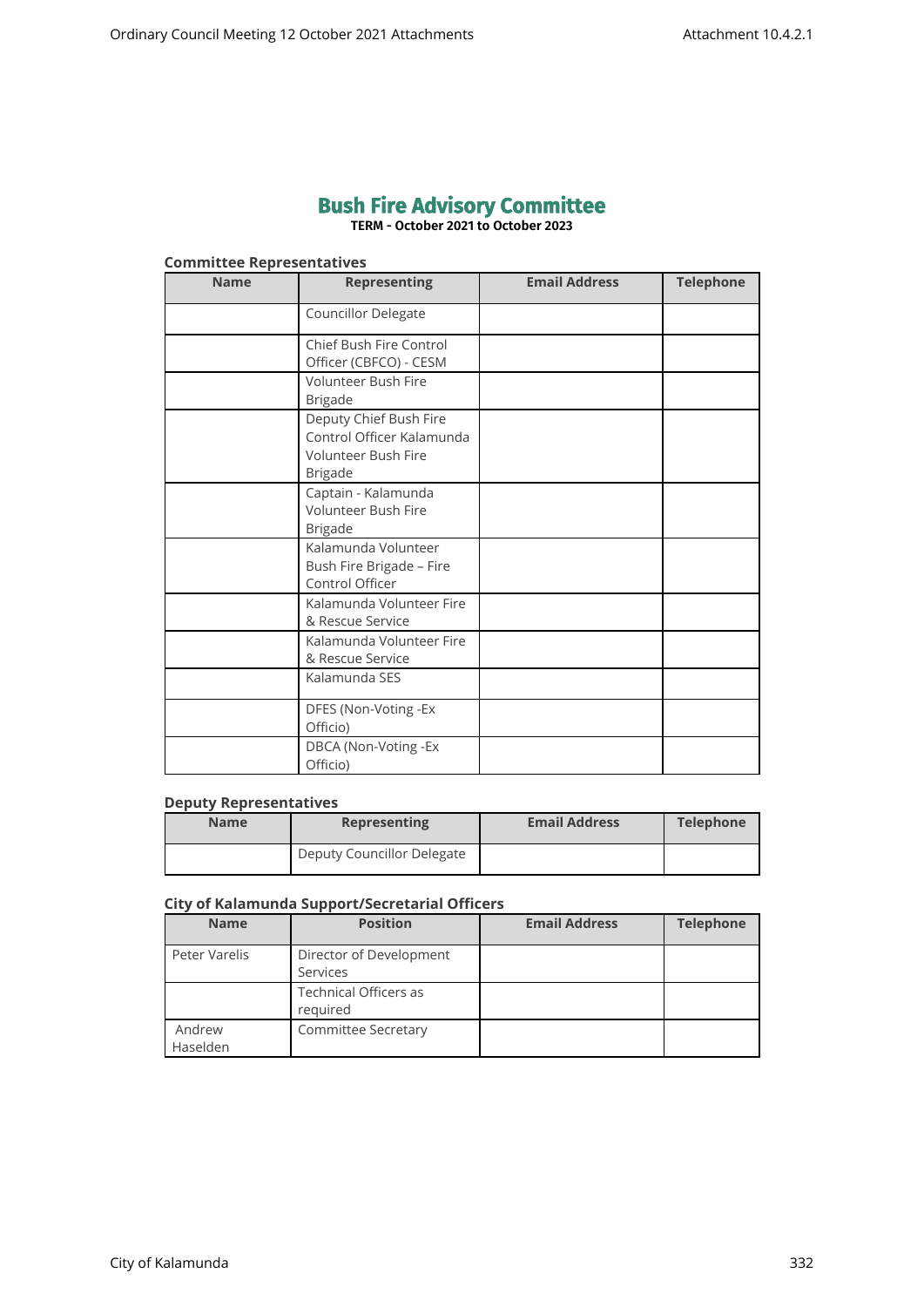# **BUSH FIRE ADVISORY COMMITTEE**

**Terms of Reference September 2021**

#### **1. Name**

The name of the Committee shall be the *Bush Fire Advisory Committee (BFAC).*

#### **2. Purpose**

To advise and make recommendations to Council on matters related to effective bush fire risk and emergency management.

# **3. Objectives**

To consider and advise Council with regard to:

- a. All matters relating to the *Bush Fires Act 1954*.
- b. The financial affairs of the Bush Fire Brigade not covered by the Local Government Grants Scheme.
- c. The general management of the affairs of the Bush Fire Brigade.
- d. Provide advice and submissions on needs.
- e. Oversee the implementation of the policies, to assist in the development and maintenance of an appropriate emergency management and bush fire capability.
- f. Preventing, controlling and extinguishing of bush fires.
- g. The planning of the layout of fire-breaks in the district.
- h. Prosecutions for breaches of the *Bush Fire Act 1954*.
- i. The formation of bush fire brigades and the grouping thereof under group brigade officers.
- j. The ensuring of co-operation and co-ordination of bush fire brigades in their efforts and activities.
- k. Any other matter relating to bush fire control whether of the same kind, as, or a different kind from, those specified.
- l. Carrying out other functions assigned to the committee by Council.

# **4. Legislative Framework**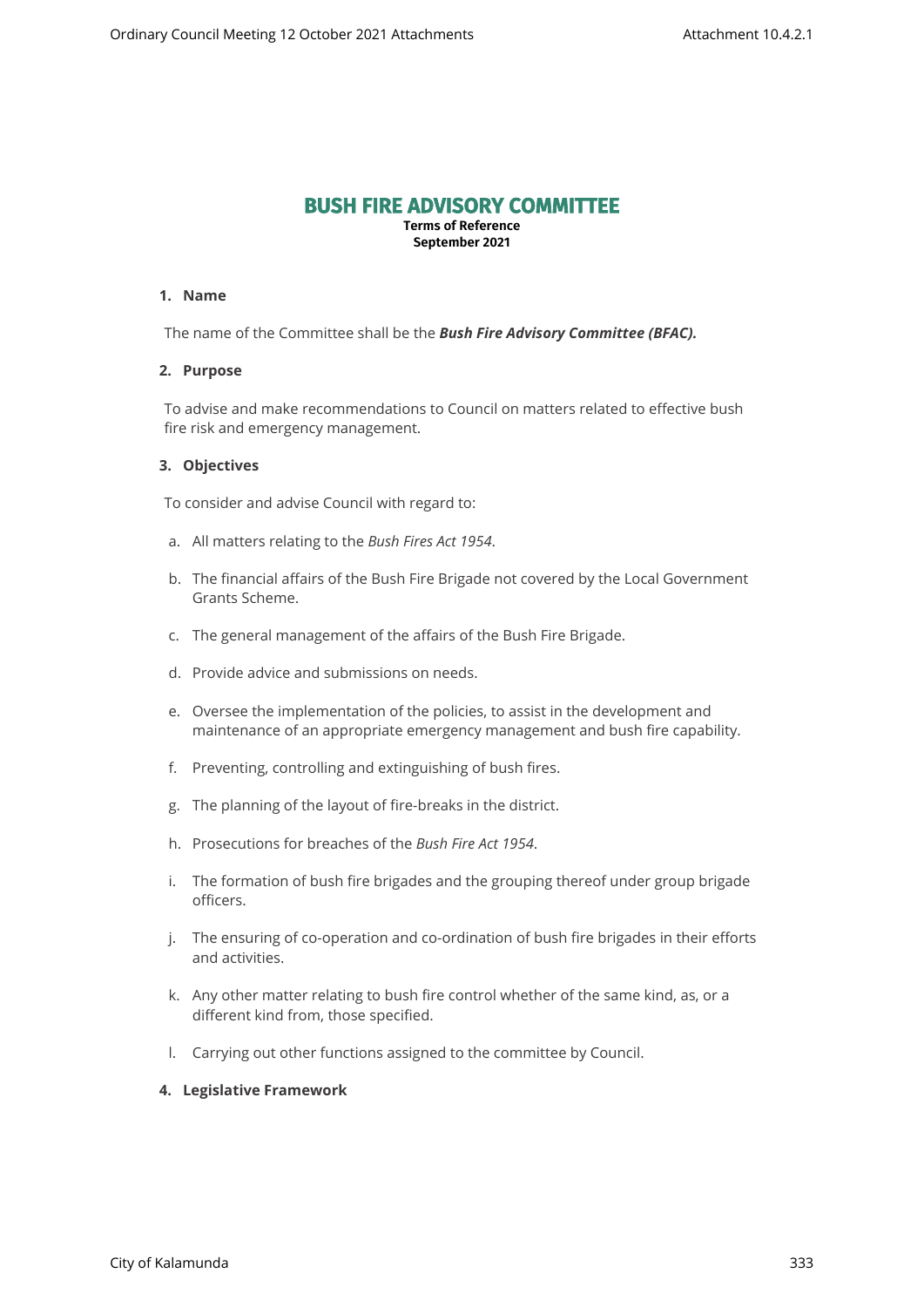Council established the Bush Fire Advisory Committee under s5.8 of the Local Government Act 1995 and is a committee for such purpose as defined under s67 of the Bushfire Act 1954.

# **5. Councils Strategic Alignment**

*Kalamunda Advancing Strategic Community Plan to 2027*  OBJECTIVE 1.2 - To provide safe and healthy environments for community to enjoy.

OBJECTIVE 4.2 – To proactively engage and partner for the benefit of the community.

# **6. Membership**

# **a) No. of Members**

A total membership of up to nine full members comprising: -

- i. One Councillor
- ii. Chief Bush Fire Control Officer
- iii. Deputy Chief Bush Fire Control Officer as appointed from time to time by the Council
- iv. Two members nominated by the Kalamunda Volunteer Bush Fire Brigade
- v. Two members nominated by the Kalamunda Volunteer Fire & Rescue Service

# **b) Ex-Officio Members**

Ex-Officio Members may be called from the following agencies:

- i. Member nominated by the Department of Fire and Emergency Services
- ii. Member nominated by the Department of Biodiversity, Conservation and Attractions
- iii. Member nominated by the State Emergency Service
- iv. Another member nominated by the Committee

# **c) Deputy Members**

Each committee shall have an appointed Deputy Councillors who is to attend meetings in the absence of the appointed Councillor.

# **d) City Appointed Representatives**

The Committee will also include City appointed representatives to provide support and are without voting rights:

- i. Manager Environmental Health and Community Safety.
- ii. Other officers as required from time to time

# **e) Term of Appointment**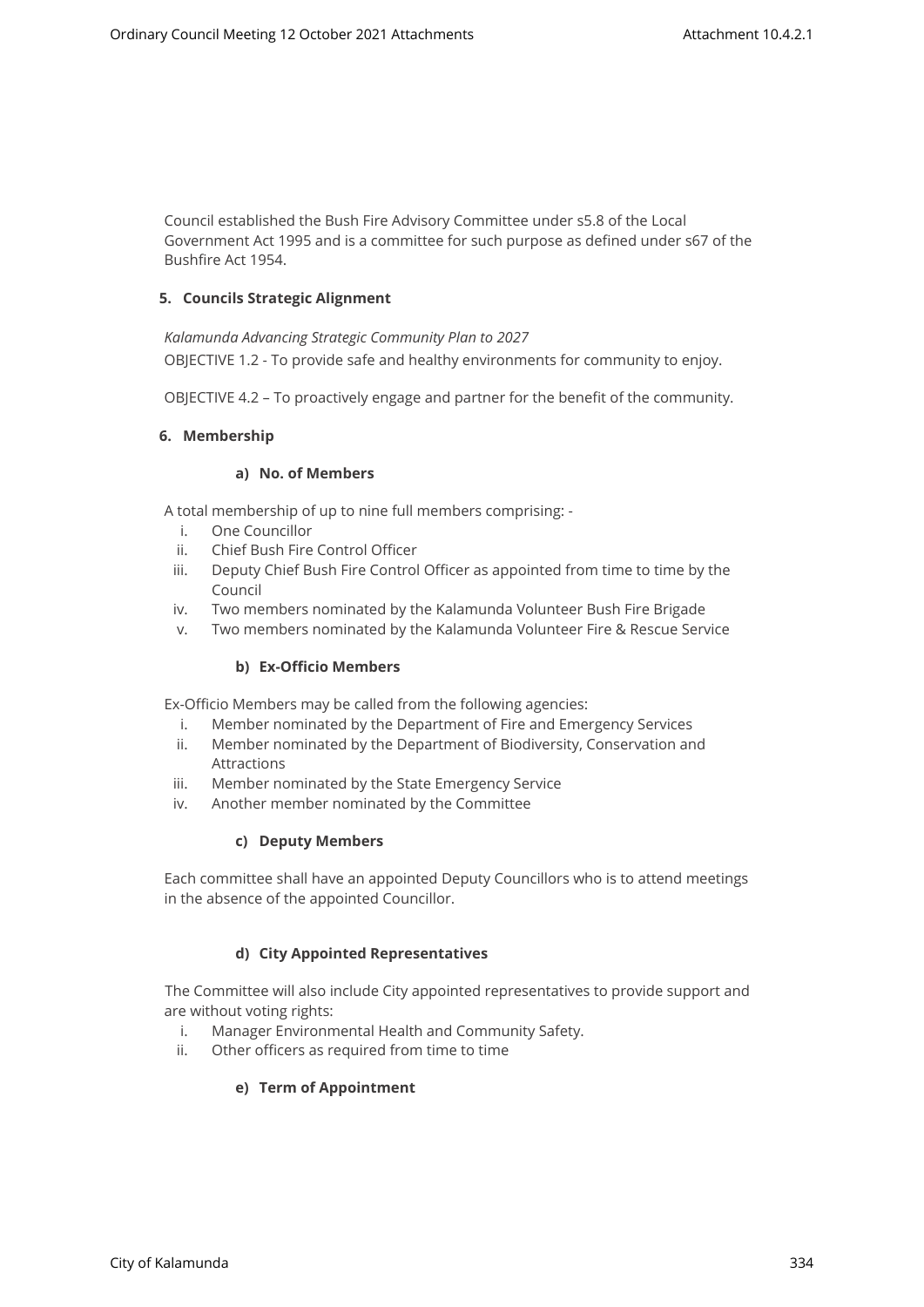Appointment is for up to two years and members are eligible for re-appointment following the Council Ordinary Election.

#### **f) Resignation or Termination of Membership**

- i. Membership will be reviewed should a member miss three consecutive meetings without approved leave of absence and the Committee may choose to recommend to Council that the member is removed.
- ii. A committee member may resign from membership of the committee by giving the Chief Executive Officer or the committee's presiding member written notice of the resignation.

#### **g) Observers**

A request to attend a meeting as an observer will be approved at the discretion of the Presiding Member and the CEO.

Requests to attend as an observer should be provided to the CEO no less than two full working days prior to the meeting.

Observers:

- i. will not participate in the business of the committee.
- ii. will not be present when items of confidentiality are presented or discussed by the committee.

#### **7. Perth South District Operations Advisory Committee**

- a. The City of Kalamunda shall be a member of the Perth South District Operations Advisory Committee pursuant to the powers conferred under Section 68 of the *Bush Fires Act 1954.*
- b. Membership of the Committee shall consist of two delegates from the local authority, one of which will be its Chief Bush Fire Control Officer and the other a Deputy Bush Fire Control Officer. Each member of the Committee shall have a deputy member.
- c. Meetings are to be held as prescribed by the Chairman of the Perth South Region District Operations Advisory Committee and not less than once a year.

# **8. Election of Presiding Member and Deputy Presiding Member**

The election of the Presiding Member and Deputy Presiding Member will be conducted in accordance with the provisions of the *Local Government Act 1995*.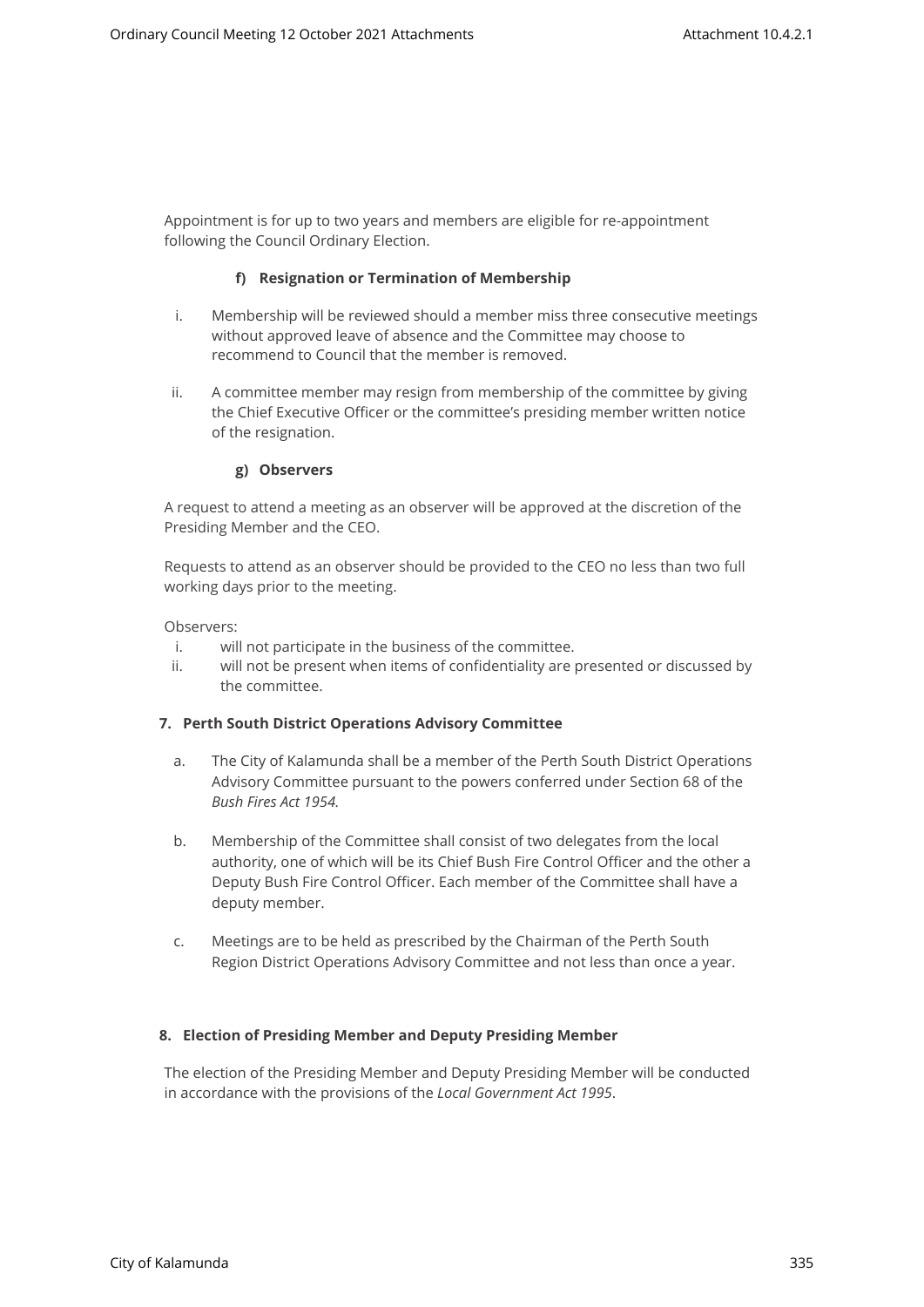## **9. Meetings**

#### **a) Conduct of Meetings**

All meetings will be conducted in accordance with the provisions of the Local Government Act 1995 and the City's Standing Orders Local Law and the City of Kalamunda Code of Conduct.

#### **b) Inductions**

All Members will be required to attend an induction which will be held prior to the first meeting of a committee following a Council election.

#### **c) Scheduling of Ordinary Meetings**

The Committee will hold its ordinary meetings in the months of March, July (incorporating the Annual General Meeting) and October each year.

#### **d) Special or Extra Meetings and Working Groups**

The Committee may convene special meetings or working groups, under the following circumstances: -

- i. The presiding member of the Committee
- ii. By written notice to all Committee members, at least four members of the Committee must sign the notice and give a minimum of at least seven (7) days notice and state the purpose of the meeting.
- iii. By the Council.

# **e) Time and Venue**

The time and venue of meetings will be determined by the Presiding Member or the Council having due regard to the general convenience of the Committee members.

# **f) Quorum**

A quorum shall consist of at least one half of the appointed members.

# **g) Disclosure of Interests**

All Committee Members are required to disclose any financial, proximity or impartiality interests they may have in any matter to be discussed at the meeting.

#### **h) Voting**

Each appointed member present shall have one (1) vote. In the event of a tied vote, the Presiding Member is to cast a second vote.